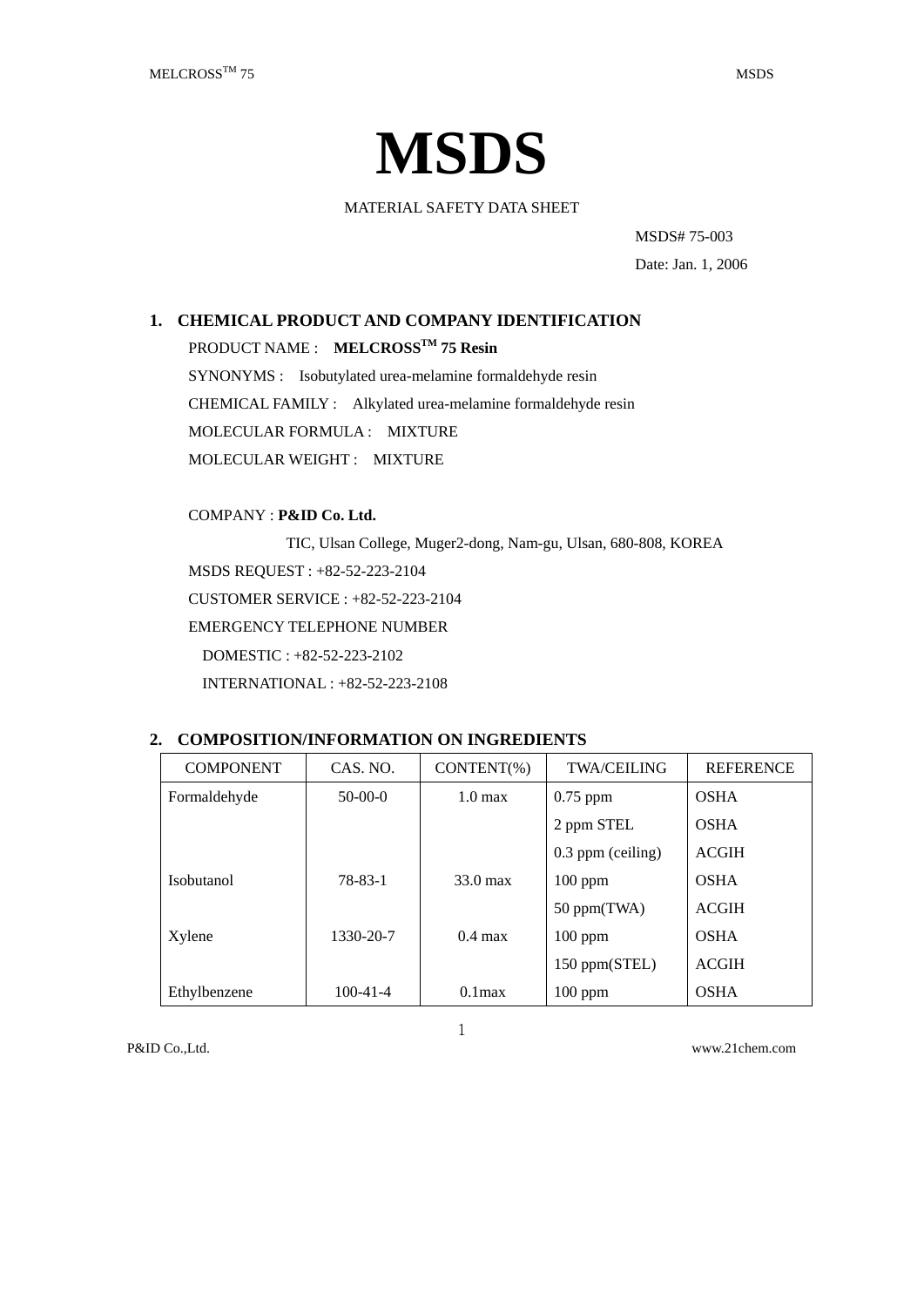|          |           |                   | 125 ppm(STEL) | <b>ACGIH</b> |
|----------|-----------|-------------------|---------------|--------------|
| Methanol | $67-56-1$ | $8.0 \text{ amx}$ | $100$ ppm     | <b>OSHA</b>  |
|          |           |                   | 250 ppm(STEL) | <b>ACGIH</b> |

# **3. HAZARDS IDENTIFICATION**

EMERGENCY OVERVIEW

APPEARANCE AND ODOR : Viscous liquid, colorless, isobutanol odor

STATEMENTS OF HAZARD : Caution! May Cause Eye Irritation

### CHRONIC HAZARD WARNING :

Potential cancer hazard – contains formaldehyde

Inhalation of formaldehyde vapor

Caused cancer in laboratory animal tests

Risk of cancer depends on duration and level of exposure.

# POTENTIAL HEALTH EFFECTS

#### EFFECTS OF OVEREXPOSURE :

| Item                              | Value          |  |
|-----------------------------------|----------------|--|
| acute oral (rat), $LD_{50}$       | $>3,300$ mg/kg |  |
| acute dermal (rabbit), $LD_{50}$  | $>2,000$ mg/kg |  |
| 4-hour inhalation (rat) $LC_{50}$ | >17mg/L        |  |

Direct contact with this material may cause mild eye irritation.

Overexposure to vapors may cause respiratory tract irritation and central nervous system depression.

## **4. FIRST AID MEASURES**

Material is not expected to be harmful by ingestion. No specific first aid measures are required.

In case of skin contact, wash affected areas of skin with soap and water.

In case of eye contact, immediately irrigate with plenty of water for 15 minutes.

If vapor or dust of this material is inhaled, remove from exposure. Administer oxygen of there is difficulty in breathing. Obtain medical attention immediately if necessary.

2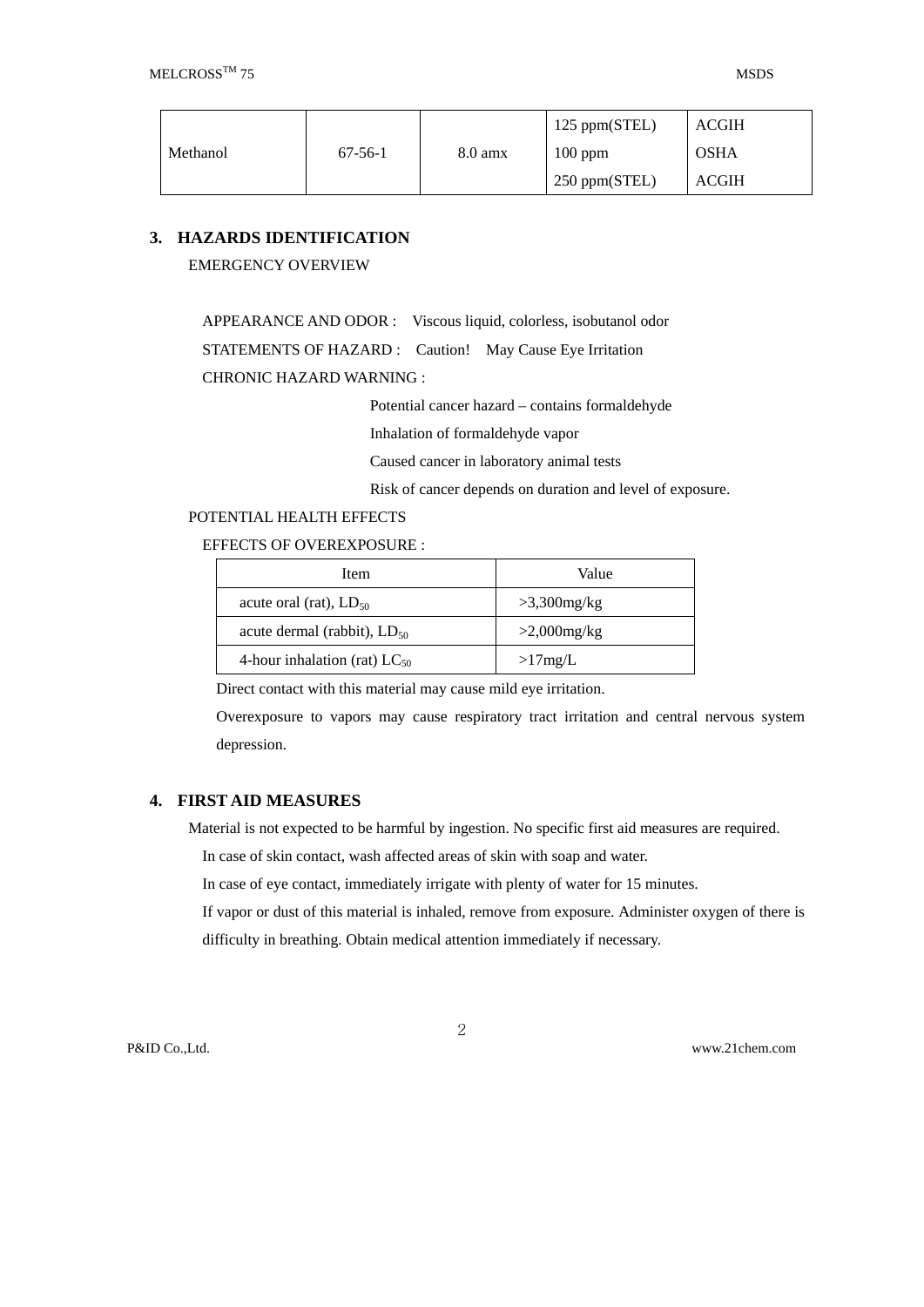### **5. FIRE FIGHTING MEASURES**

FLAMMABLE PROPERTIES FLASH POINT : 22℃ METHOD : Setaflash Closed Cup FLAMMABLE LIMITS(% BY VOL) : Not available AUTOIGNITION TEMP: Not available DECOMPOSITION TEMP: Not available

#### EXTINGUSHING MEDIA AND FIRE FIGHTING INSTRUCTIONS

Use water spray, carbon dioxide or dry chemical to extinguish fires. Use water to keep containers cool. Wear self-contained, positive pressure breathing apparatus.

## **6. ACCIDENTAL RELEASE MEASURES**

#### STEPS TO BE TAKEN IN CASE MATERIAL IS RELEASED OR SPILLED

Where exposure level is not known, wear NIOSH approved, positive pressure, self-contained respirator. Where exposure level is known, wear NIOSH approved, respirator suitable for level of exposure. In addition to the protective clothing/equipment in Section 8 (Exposure Controls/Personal Protection), wear impervious boots. Cover spills with some inert absorbent material; sweep up and place in a waste disposal container. Flush area with water.

## **7. HANDLING AND STORAGE**

#### Handling

Keep away from heat and flame. Avoid contact with eyes, skin and clothing. Wash thoroughly after handling.

Storage

Areas containing this material should have fire safe practices and electric equipment in accordance with applicable regulations and/or guidelines. Standards are primarily based on the material's flashpoint, but mat also take into account properties such as miscibility with water or toxicity.

Storage temperature : 4.4~30℃

Reason : Integrity

3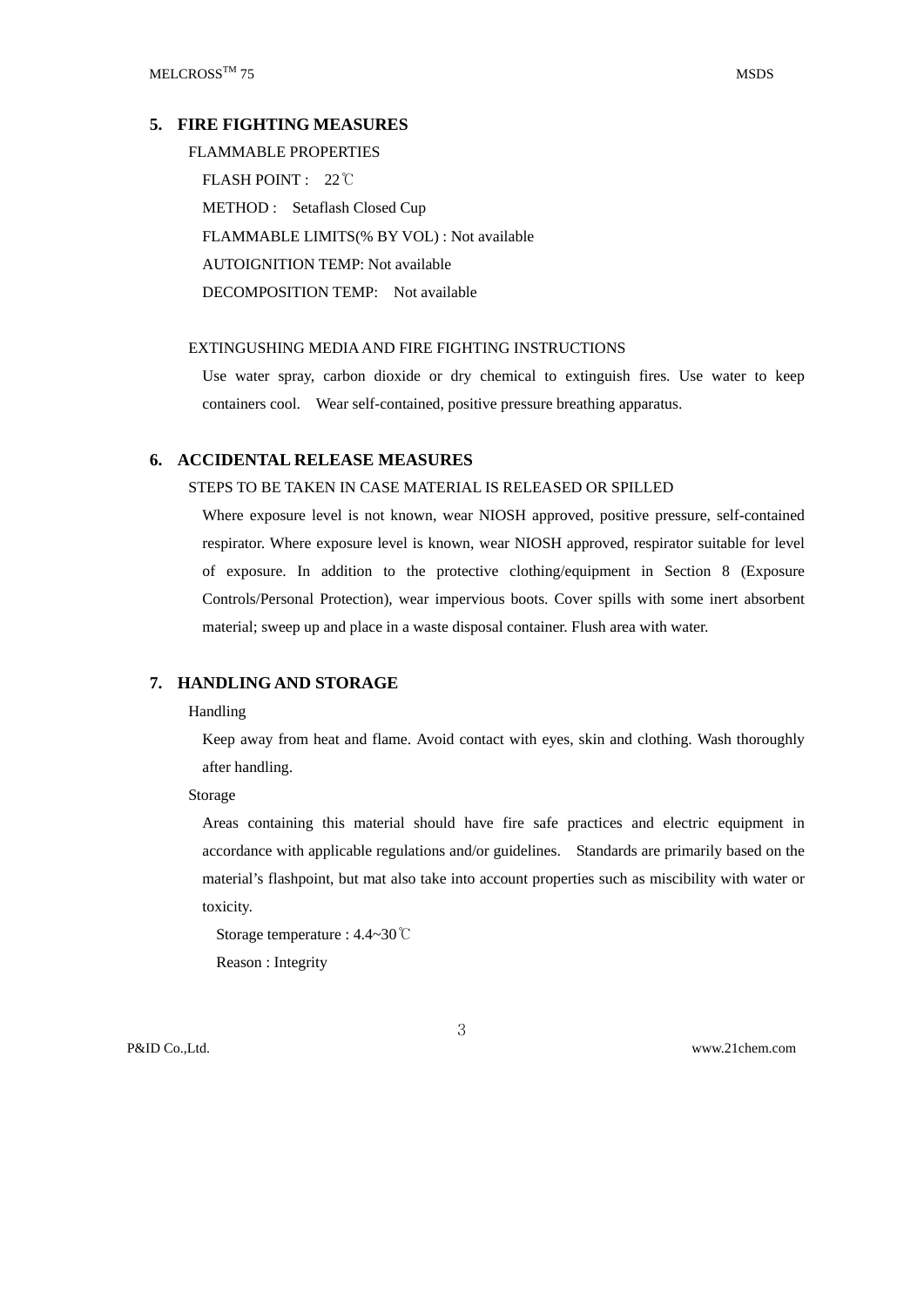## **8. EXPOSURE CONTROLS/PERSONAL PROTECTION**

#### ENGINEERING CONTROLS AND PERSONAL PROTECTIVE EQUIPMENT (PPE)

Engineering controls are not usually necessary if good hygiene practices are followed. Before eating, drinking, or smoking, wash face and hands thoroughly with soap and water. Avoid unnecessary skin contact. Impervious gloves and apron are recommended to prevent skin contact. For operations where eye or face contact can occur, wear eye protection such as chemical splash-proof goggles or face shield. Where exposures are below the Permissible Exposure Limit(PEL), no respiratory protection is required. Where exposures exceed the PEL, use respirator approved by NIOSH for the material and level of exposure.

It is recommended that a shower be taken after completion of workshift especially if significant contact has occurred. Work clothing should then be laundered prior to reuse. Street clothing should be stored separately from work clothing and protective equipment. Work clothing and shoes should not be taken home.

### **9. PHYSICAL AND CHEMICAL PROPERTIES**

APPEARANCE AND ODOR : Viscous liquid, colorless, isobutanol odor. BOILING POINT : Not applicable

MELTING POINT : Not applicable VAPOR PRESSURE : Not available SPECIFIC GRAVITY :  $1.01 \sim 1.03$ g/cm<sup>3</sup> VAPOR DENSITY : Not available %VOLATILE(BY WT) : 37~41 pH : Not applicable SATURATION IN AIR(%BY VOL) : Not available EVAPORATION RATE : Not available SOLUBILITY IN WATER : Insoluble VOLATILE ORGANIC CONTENT : Not available

## **10. STABILITY AND REACTIVITY**

STABILITY : Stable CONDITIONS TO AVOID : None known

4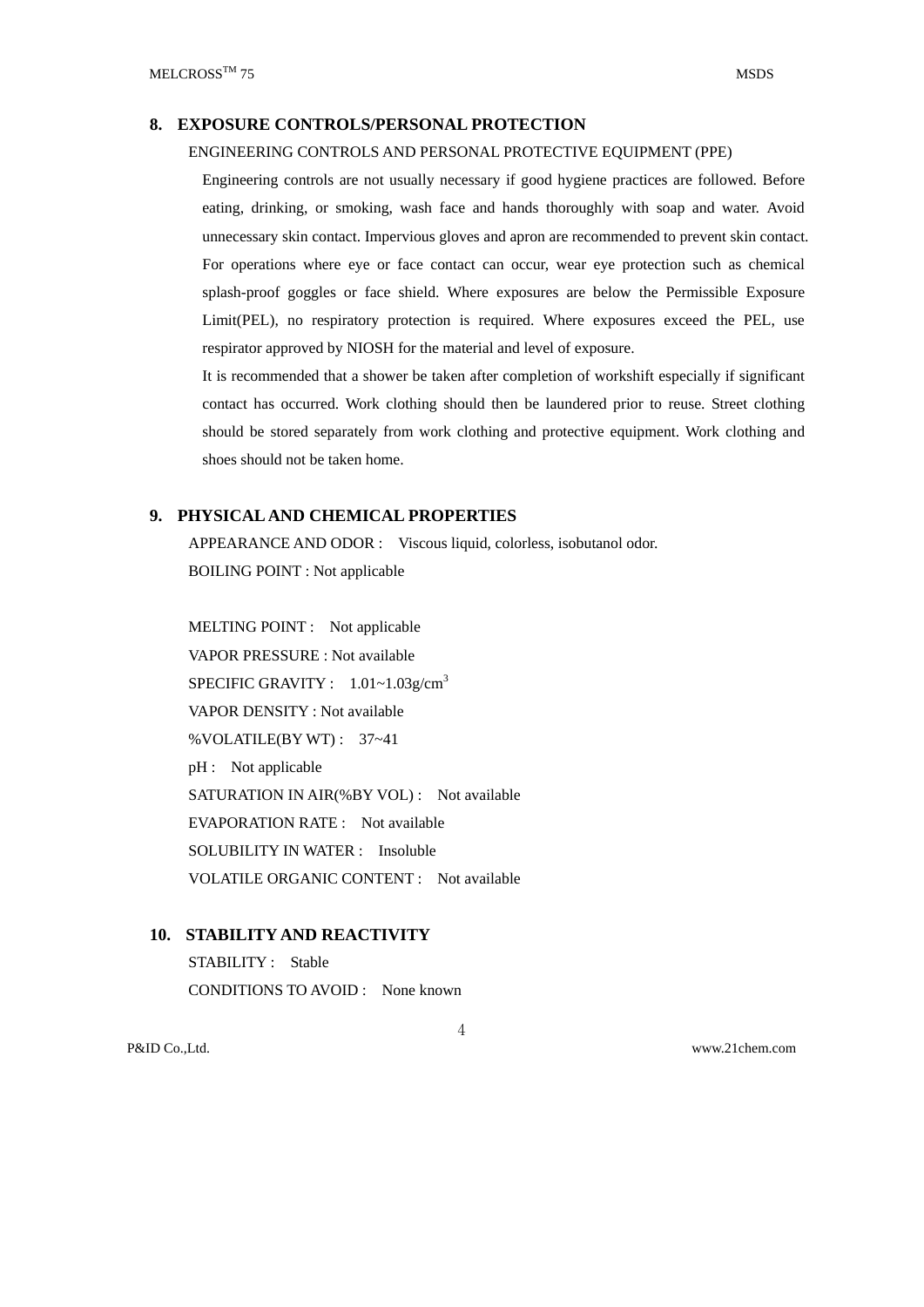POLYMERIZATION : Will Not Occur CONDITIONS TO AVOID : None known INCOMPATIBLE MATERIALS : No specific incompatibility HAZARDOUS DECOMPOSITION PRODUCTS : oxides of carbon; oxides of nitrogen

### **11. TOXICOLOGICAL INFORMATION**

Toxicological information for the product is found under Section 3.HAZARDS IDENTIFICATION.

Toxicological information on the OSHA regulated components of this product is as follows:

Formaldehyde has oral(rat) and dermal(rabbit) LD50 values of 100mg/kg and 270 mg/kg, respectively. The LC50 following a 4-hour inhalation exposure to rats is 250-478 ppm. Irritation of the nose and throat has been observed in people exposed to formaldehyde vapor levels in excess of 1 ppm. Normal breathing may be seriously impaired at levels above 10 ppm and serious lung damage can occur at levels exceeding 50 ppm. Formaldehyde has been reported to cause pulmonary hypersensitivity in some individuals who were exposed to concentrations known to cause irritation: however, no pulmonary sensitization has been demonstrated in laboratory animal studies. Formaldehyde solutions can cause severe eye and moderate skin irritation. Repeated skin exposure to solutions of 2% or more formaldehyde has caused allergic skin reactions. Formaldehyde was found to be weakly mutagenic in a number of in vitro genotoxicity tests and positive in certain in vivo screening tests for mutagenicity. Formaldehyde did not cause birth defects in rats inhaling concentrations up to 10 ppm. However, a study using higher levels did show a slight but statistically significant reduction in male fetal body weight. Lifetime inhalation of formaldehyde vapor at concentrations above 5 ppm for 6 hours per day, caused nasal tumors in laboratory animals. Epidemiology studies have failed to link cancer in humans with occupational exposure to formaldehyde. Inhalation caused liver and kidney damage in laboratory animal tests.

Isobutanol has acute oral(rat) and dermal(rabbit) LD50 values of 2.46g/kg and 3.4g/kg, respectively.

The LC50(rat) following a 4-hour inhalation exposure is >8000 ppm(24.24mg/L). Acute overexposure to isobutanol vapor can cause irritation to the eyes(severe), skin(moderate), and mucous membranes, as well as, central nervous system depression. Direct contact with isobutanol may cause severe eye and mild to moderate skin irritation.

5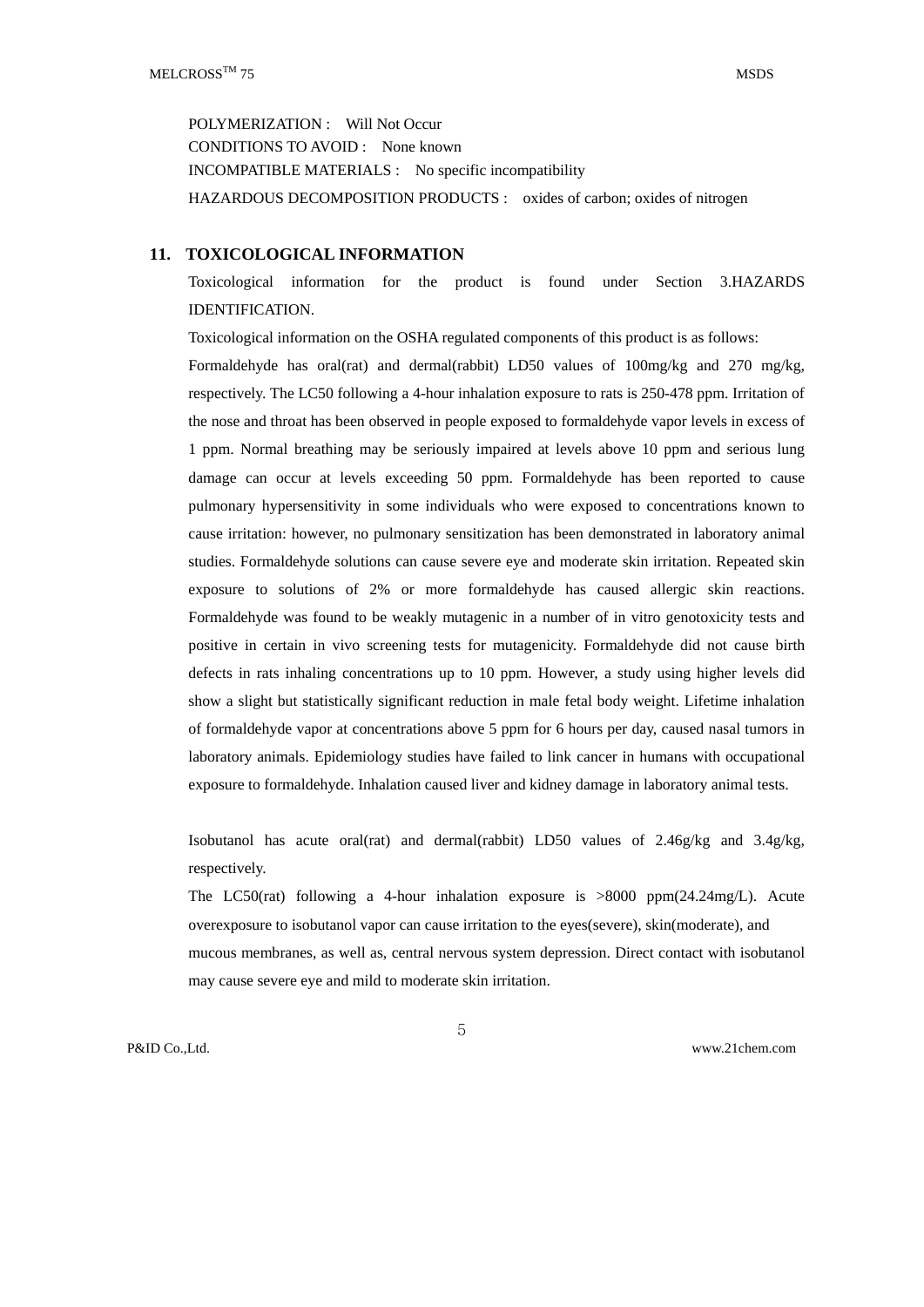Xylene has an acute oral(rat) of 4.3 to  $5g/kg$  and an acute 4-hour LC50(rat) of 19.7 to 29.1mg/L. Inhalation of vapors may be irritating to the nose and throat. Skin contact results in moderate irritation and loss of natural oils. Vapors cause eye irritation.

Ethylbenzene has acute oral(rat) and dermal(rabbit) LD50 values of 3500mg/kg and 5000mg/kg respectively. The 4-hour inhalation LC50 in rat is 4000 ppm(17.36mg/L). It is a mild eye and skin irritant. Prolonged exposure to the vapor of ethylbenzene may cause irritation of the eyes and upper respiratory tract, motor ataxia, and hematological disorders and hepatobiliary complaints.

Methanol has acute oral(rat) and dermal(rabbit) LD50 values of 428mg/kg and 5628mg/kg respectively. The 4-hour inhalation LC50 in rat is 64000 ppm.

### **12. ECOLOGICAL INFORMATION**

Harmful to aquatic organisms, may cause long-term adverse effects in the aquatic environment. The ecological assessment for this material is based on an evaluation of its components.

Degradation Test : Biodegradability

Duration : 28 day, <70%

#### **13. DISPOSAL CONSIDERATIONS**

The information on waste classification and disposal methodology provided below applies only to the P&ID product, as supplied. If the material has been altered or contaminated, or it has exceeded its recommended shelf life, the guidance may be inapplicable. To determine lgnitability, see Section 5 of this MSDS (flash point). For Corrosivity, see Sections 9 and 14 (pH and DOT corrosivity). For Reactivity, see Section 10 (incompatible materials). For Toxicity, see Section 2 (composition). P&ID encourages the recycle recovery and reuse of materials, where permitted, as an alternate to disposal as a waste. P&ID has provided the foregoing for information only; the person generating the waste is responsible for determining the waste classification and disposal method.

## **14. TRANSPORT INFORMATION**

This section provides basic shipping classification information. Refer to appropriate transportation regulations for specific requirements.

6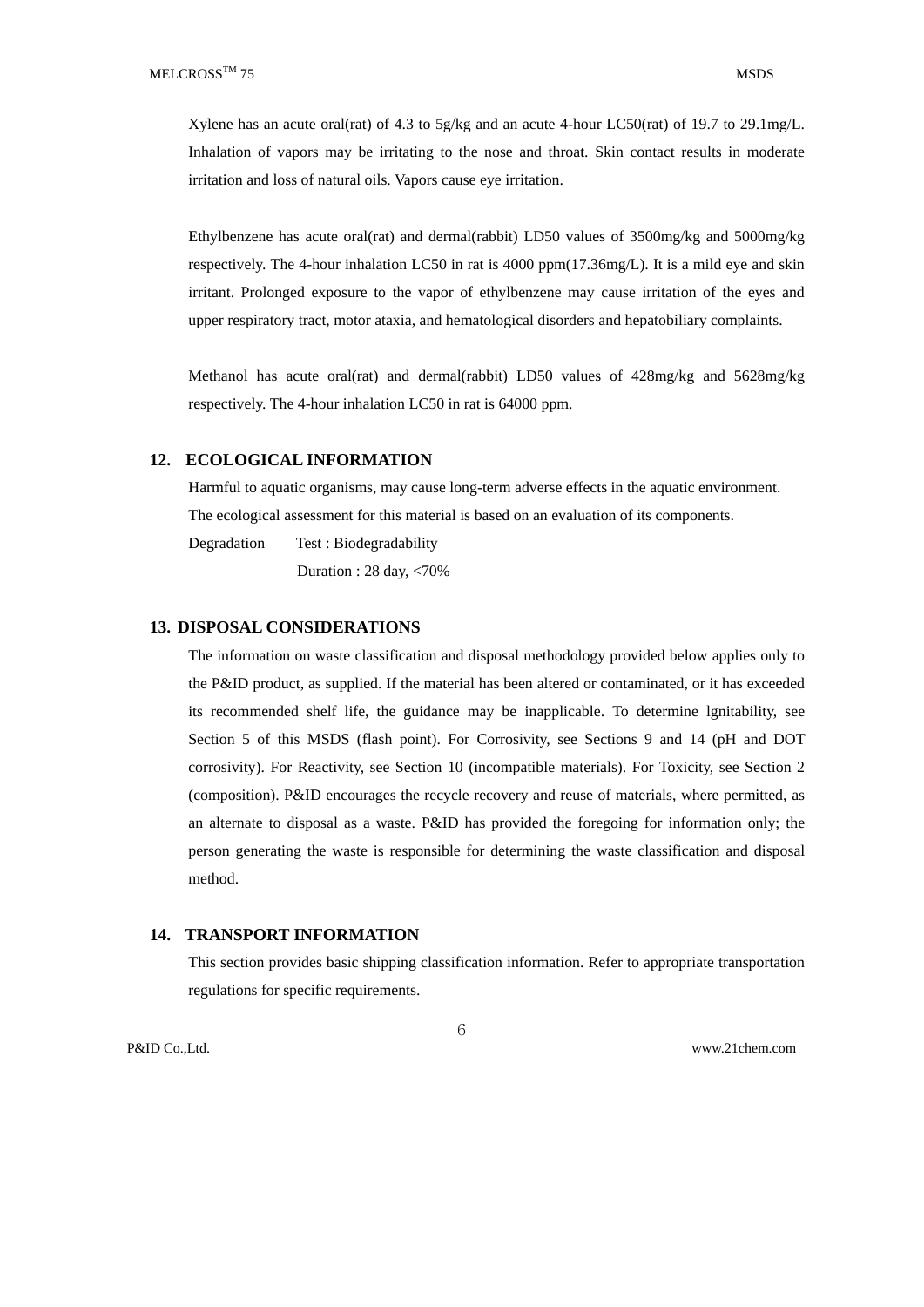D.O.T. SHIPPING INFORMATION

```
SHIPPING NAME : ENVIRONMENTALLY HAZARDOUS SUBSTANCE, LIQUID, N.O.S 
HAZARD CLASS/PACKING GROUP : 3 / III 
UN NUMBER : UN1866 
D.O.T HAZARDOUS SUBSTANCES : (PRODUCT REPORTABLE QUANTITY)
```
Formaldehyde(33333 Ibs.)

Isobutanol(16129 lbs.)

Xylene(1176 lbs.)

TRANSPORT LABEL REQUIRED : Flammable Liquid

ICAO/IATA

SHIPPING NAME : Resin solution

HAZARD CLASS : 3

SUBSIDIARY CLASS : NOT Applicable

UN/ID NUMBER : 1866

PACKING GROUP : III

TRANSPORT LABLE REQUIRED : Flammable Liquid

PACKING INSTR/ MAX NET QTY : PASSENGER Aircraft: 309; 60L

CARGO Aircraft: 310; 220L

ADDITIONAL TRANSPORT INFORMATION TECHNICAL NAME (N.O.S.) : (Contains formaldehyde) COMMENTS : DOT – Not regulated if less than Reportable Quantity (RQ) per package.

## **15. REGULATORY INFORMATION**

INVENTORY INFORMATION

USA :

All components of this product are included on the TSCA Inventory in compliance with the Toxic Substances Control Act, 15 U. S. C. 2601 et. Seq.

7